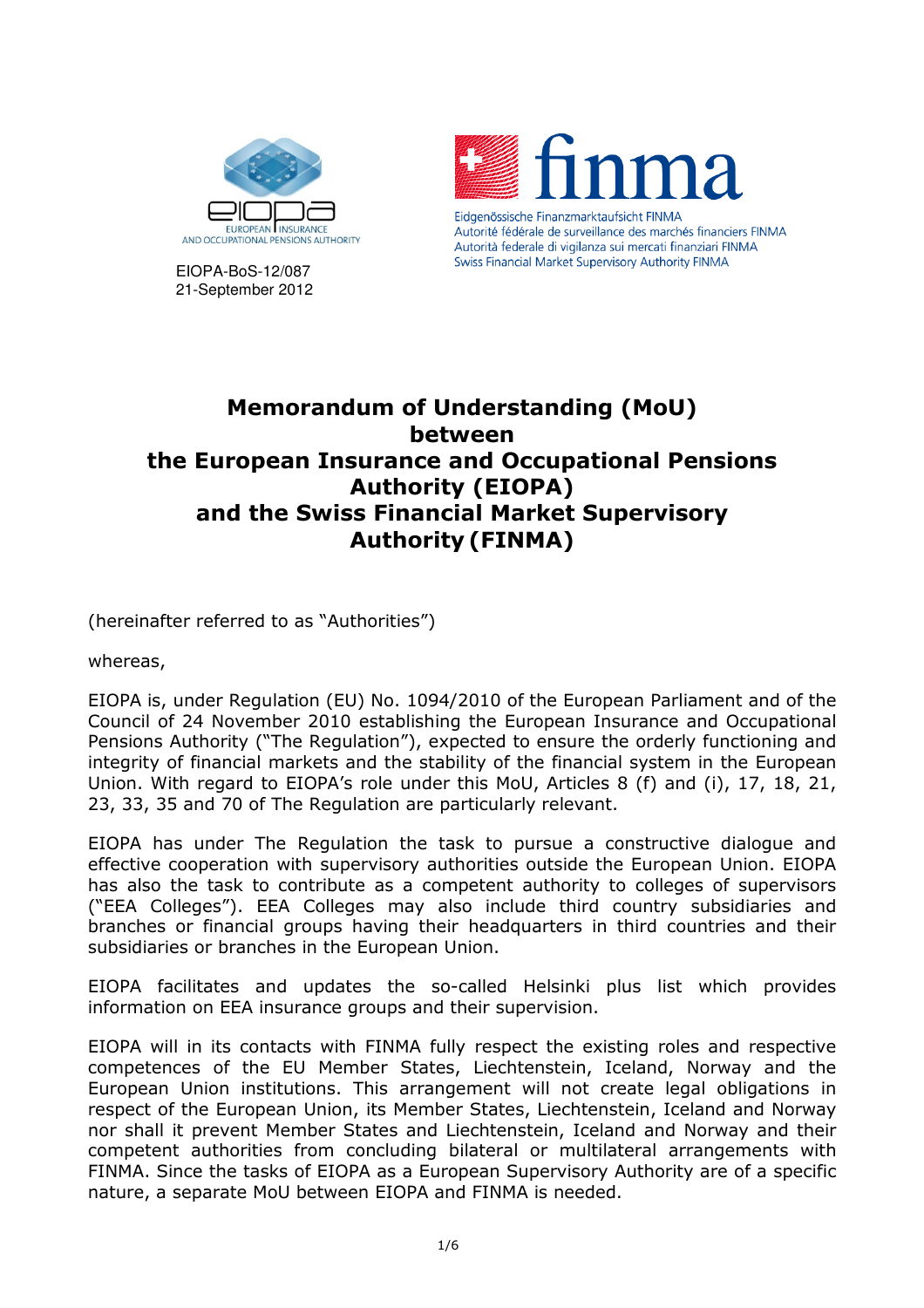FINMA has under the Federal Act on the Swiss Financial Market Supervisory Authority (FINMASA) of 22 June 2007, notably Article 6 (2), the remit to fulfil the international tasks that are related to its supervisory activity.

FINMA may, in particular, according to Article 42 FINMASA, cooperate with foreign authorities responsible for financial market supervision including the sharing of confidential information and documents.

FINMA sets up and chairs supervisory colleges ("FINMA Colleges") pursuant to its Policy on Insurance Supervisory Colleges where FINMA is the responsible group supervisor of an insurance group with international activities. In this context, FINMA is to liaise with the foreign authorities responsible for the supervision of relevant group entities. FINMA also participates where appropriate in insurance supervisory colleges organised by foreign supervisory authorities.

# **A. Principles and Scope**

- 1. The purpose of this Memorandum of Understanding (MoU) is to establish a formal basis for co-operation with a view to further strengthening the dialogue and cooperation between EIOPA and FINMA within their respective statutory remits pertaining to insurance regulation and supervision, and more in particular regarding:
	- the exchange of information and assistance relating to insurance groups under group supervision of FINMA or of a supervisory authority considered a Voting Member or Observer in EIOPA's Board of Supervisors<sup>1</sup> and have business activities in the respective jurisdiction of the other authority, in particular exchange of information and assistance relating to the work of EEA and FINMA Colleges, and action required in emergency situations.
	- the exchange of information for macro-prudential (financial stability) purposes, such as monitoring and assessment of risks, interconnectedness, and stress testing.
- 2. This MoU does not modify or supersede any laws or regulatory requirements in force with regard to, or applying to, FINMA or in force with regard to, or applying to, EIOPA. This MoU sets forth a statement of intent and accordingly does not create any enforceable rights. This MoU does not affect any arrangements under other MoUs.
- 3. The Authorities acknowledge that they may only provide information under this MoU if permitted or not prevented under applicable laws, regulations and requirements.
- 4. For EIOPA, all confidential information exchanged under this MoU will be subject to EIOPA's obligation of professional secrecy (Article 70 of The Regulation and EIOPA's confidentiality policy<sup>2</sup>).
- 5. For FINMA, all confidential information exchanged under this MoU will be subject to FINMA's obligation of professional secrecy (Article 14 FINMASA).

 $\overline{a}$ <sup>1</sup> According to article 1 of EIOPA's BoS Rules (EIOPA-11-002-002-Rev1)

<sup>&</sup>lt;sup>2</sup> (https://eiopa.europa.eu/fileadmin/tx\_dam/files/Legal\_Framework/Management-Board-Decision-Professional-Secrecy.pdf ).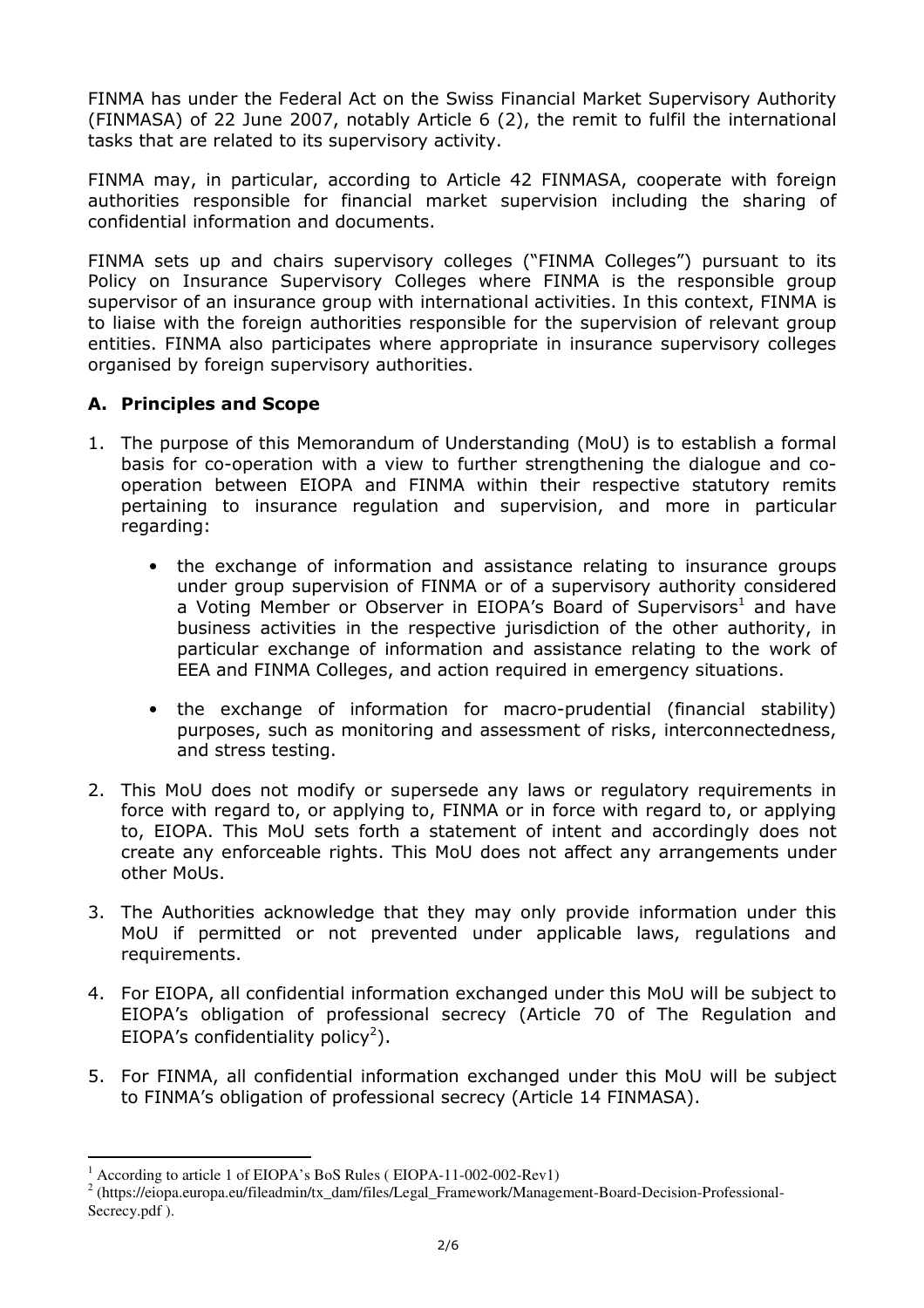# **B. Co'operation for Supervision of Insurance Groups and Conglomerates**

- 6. The Authorities agree that the aim of co-operation is to ensure optimal supervision in particular for insurance groups with international activities in the EEA and Switzerland. The co-operation should be carried out efficiently and effectively, and should not impose unnecessary burden for the insurance undertakings subject to supervision, or for the Authorities involved.
- 7. The Authorities will make all reasonable efforts to exercise the co-operation and co-ordination in a spirit of mutual trust.
- 8. FINMA may participate in the activities of the EEA Colleges formed by the EEA Authorities when a Swiss insurance undertaking is concerned. In this case EIOPA Guidelines on EEA Colleges shall apply.
- 9. When Swiss based insurance groups with activities in the EEA are subject to group supervision by FINMA, EIOPA may participate in the activities of the FINMA colleges. In this case, the FINMA Policy on Insurance Supervisory Colleges shall apply.
- 10. EIOPA will facilitate information exchange between FINMA and the Supervisory Authority considered a Voting Member or Observer in EIOPA's Board of Supervisors, in particular by making the Helsinki plus list<sup>3</sup> accessible to FINMA.
- 11. FINMA will provide information to complete the Helsinki plus list<sup>4</sup> to enable EIOPA to keep the list up to date.
- 12. EIOPA will in its oversight function also use information received from FINMA to prepare for the EEA College work. Only in the cases of Articles 17 and 18 of The Regulation, EIOPA may use such information for supervisory purposes.

# **C. Macro'prudential tasks**

13. FINMA and EIOPA will share relevant information to fulfil their macro-prudential tasks.

#### **D. Procedure for Requests for Information and Assistance**

- 14. If a request for information and assistance is made, each Authority will make reasonable efforts to provide assistance to the other, subject to its laws and overall policy.
- 15. Requests for the provision of information or assistance should be made in writing. In urgent cases, requests may be made orally to the usual contact persons, in summary form to be followed as soon as possible by a full request.
- 16. Requests for information and assistance should specify:
	- a. the individual or aggregated information or assistance requested;
	- b. a description of the matter which gives rise to the request;

 3 (https://eiopa.europa.eu/restricted-area/working-groups/helsinki-lists/index.html)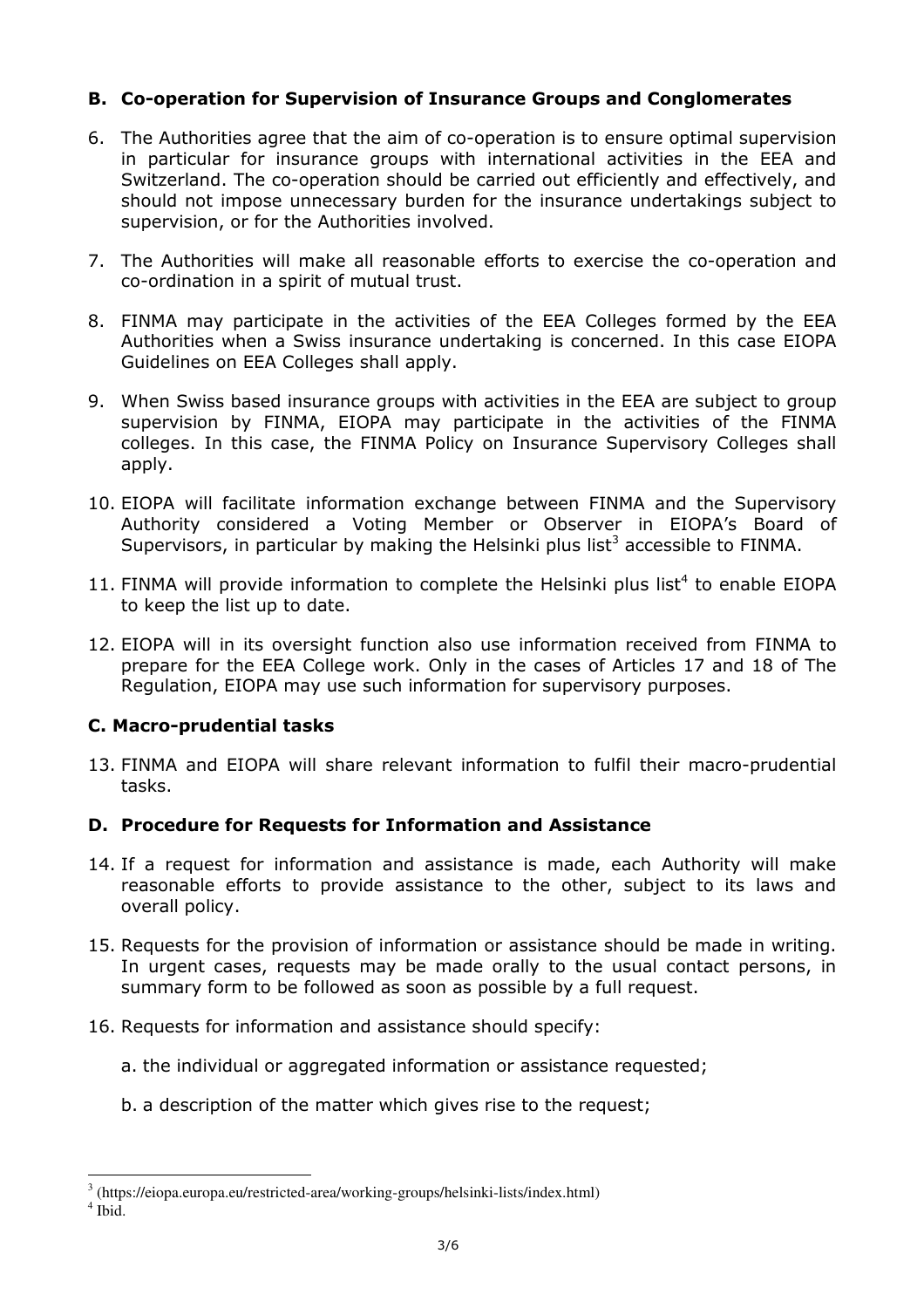- c. the purpose for which the information is sought (including details of the laws and regulatory requirements pertaining to the matter which is the subject of the request);
- d. the persons believed by the requesting Authority to possess the information sought, or the place where such information may be obtained, if known;
- e. to whom, if anyone, onward disclosure of information is likely to be necessary and the reason for such disclosure;
- f. the desired time period for the reply.

#### Assessment of requests

- 17. Each request for information and assistance should be assessed on a case-by-case basis by the recipient Authority to determine whether assistance can be provided under the terms of this MoU.
- 18. In any case where the request cannot be fulfilled in part or whole, the recipient Authority may consider whether there may be other assistance which can be given by itself or by any other organisation in its jurisdiction.
- 19. In deciding whether and to what extent to fulfil a request, the recipient Authority may take into account:
	- a. whether the request conforms with this MoU;
	- b. whether the request involves the administration of a law, regulation or requirement which has no close parallel in the jurisdiction of the requested Authority;
	- c. whether the provision of assistance would be so burdensome as to disrupt the proper performance of the recipient Authority's functions;
	- d. whether it would be otherwise contrary to the public interest or the essential national interest of the recipient Authority's jurisdiction to give the assistance sought;
	- e. any other matters specified by the laws, regulations and requirements of the recipient Authority's jurisdiction (in particular those relating to confidentiality and professional secrecy, data protection and privacy, and procedural fairness); and
	- f. whether complying with the request may otherwise be prejudicial to the performance by the recipient Authority of its functions.
	- g. whether the request would lead to the prosecution or taking of disciplinary action or other enforcement action against a person who in the opinion of the requested Authority has already been appropriately dealt with in relation to the alleged breach in the subject matter of the request.
- 20. The Authorities recognise that assistance may be denied in whole or in part for any of the above reasons in the discretion of the recipient Authority.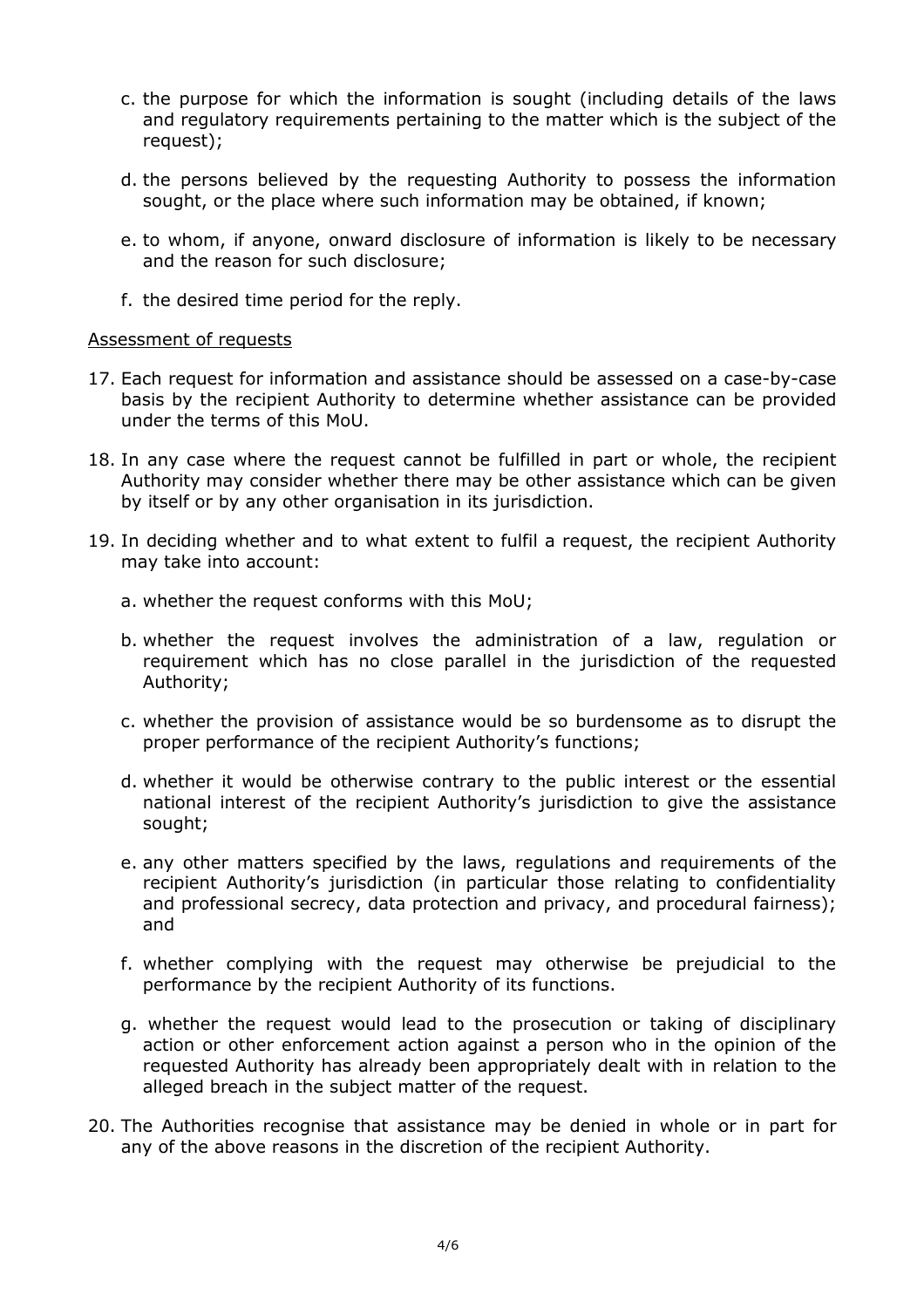### Contact Points

21. The Authorities will provide a list of contact points (departments or teams in the organisation) to which information or requests for information and/or assistance under this MoU should be directed.

### Costs

22. If the cost of fulfilling a request is likely to be substantial, the recipient Authority may, as a condition of agreeing to give assistance under this MoU, require the requesting Authority to make a contribution to any costs incurred.

# **E. Permissible Use and Confidentiality**

- 23. If the Authorities receive confidential information under this MoU, they agree to treat such information as confidential in accordance with the provisions of this MoU.
- 24. An Authority that receives confidential information under this MoU may use that information for the purposes set forth in the request for information and/or assistance.
- 25. If the recipient Authority intends to use information provided under this MoU for any purposes other than those contemplated in paragraph 24, it will seek prior consent of the Authority providing the information.
- 26. The requesting Authority confirms that it will seek consent from the requested Authority before disclosing any confidential information it receives under this MoU.
- 27. Before disclosing the information obtained pursuant to this MoU to third parties, the requesting Authority will seek a commitment from them to keep the information confidential.
- 28. The recipient Authority will undertake every effort to comply with any restrictions on the use or disclosure of information that are agreed when the information is provided.
- 29. If the requesting Authority is subject to a mandatory disclosure requirement or receives a legally enforceable demand for information under applicable laws, regulations and requirements, the requesting Authority will notify the requested Authority of its obligation to disclose and will endeavour to seek consent from the requested Authority before making a disclosure. If the requested Authority withholds its consent, the requesting Authority will make its best efforts to protect the confidentiality of confidential information obtained according to its confidentiality obligations stated under paragraphs 4 and 5 and, if necessary, to resist disclosure, including asserting such appropriate legal exemptions or privileges with respect to that information as may be available, for example by advising the concerned court or requesting party of the possible negative consequences of a disclosure on future co-operation between the Authorities.
- 30. The Authorities agree to treat the confidential information received under this MoU as confidential to the extent permitted by law even after withdrawal from this MoU under paragraph 32 below.